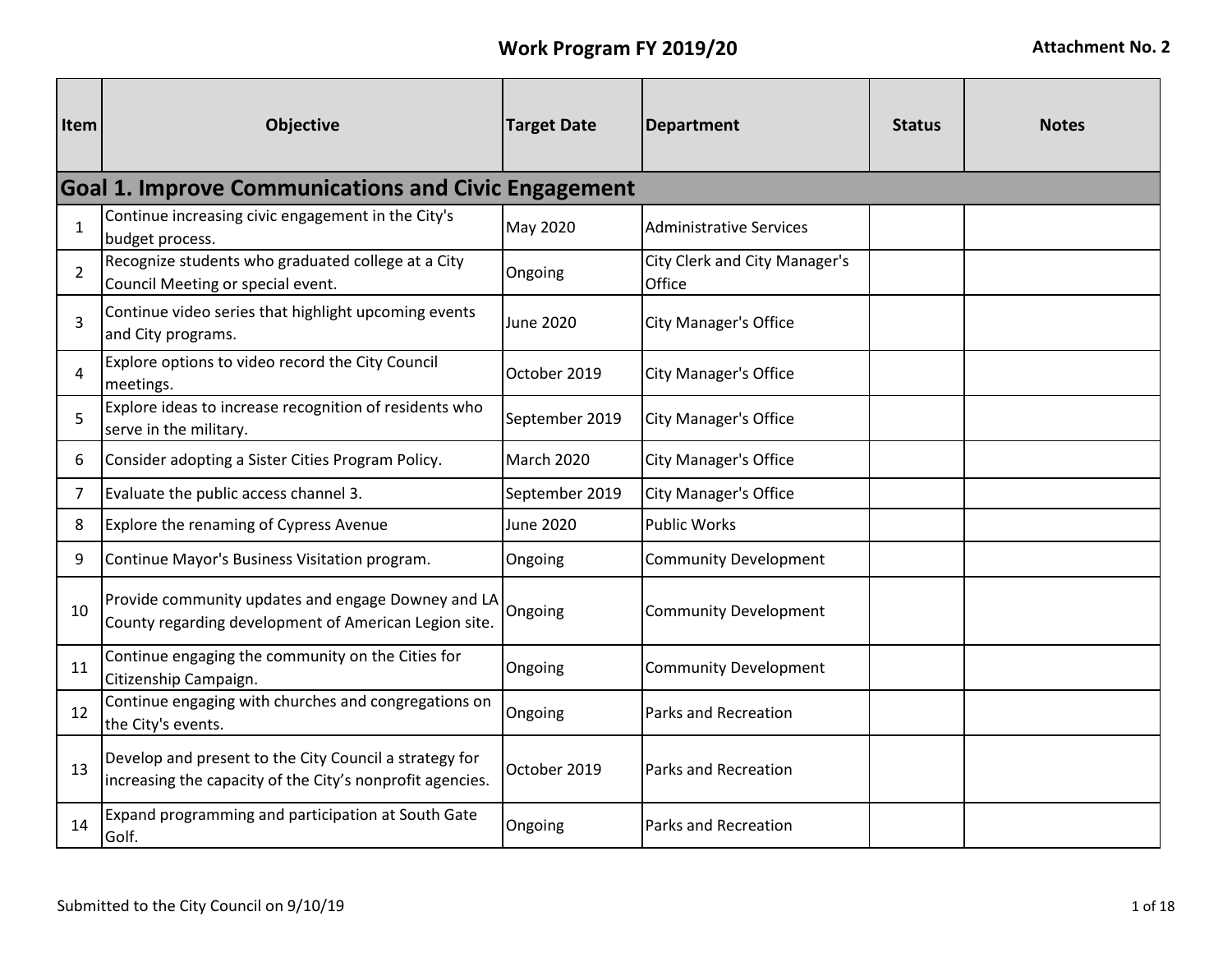| Item | <b>Objective</b>                                                                                                                           | <b>Target Date</b> | <b>Department</b>   | <b>Status</b> | <b>Notes</b> |
|------|--------------------------------------------------------------------------------------------------------------------------------------------|--------------------|---------------------|---------------|--------------|
| 15   | Schedule and complete annual community events such<br>as: National Night Out, Family Day at the Park and Back<br>to School.                | Ongoing            | Police              |               |              |
| 16   | Upgrade the City App and provide report on the Apps's<br>efficiency and usage to City Council.                                             | <b>March 2020</b>  | <b>Public Works</b> |               |              |
| 17   | Host the Annual Earth Day event to raise environmental<br>awareness.                                                                       | March 2020         | <b>Public Works</b> |               |              |
| 18   | Host Public Works Week to promote awareness in the<br>community of how public works impacts daily lives.                                   | May 2020           | <b>Public Works</b> |               |              |
| 19   | Collaborate with Tweedy Mile Association in the<br>maintenance and improvement of Tweedy Blvd.                                             | Ongoing            | <b>Public Works</b> |               |              |
| 20   | Implement the City's Used Oil Recycling Program for the<br>protection of the environment, as well as to raise public Ongoing<br>awareness. |                    | <b>Public Works</b> |               |              |
| 21   | Implement the City's Beverage Recycling Program to<br>raise<br>environmental awareness.                                                    | Ongoing            | <b>Public Works</b> |               |              |
| 22   | Support the LA River revitalization efforts by hosting and<br>supporting events in and around the Los Angeles River.                       | Ongoing            | <b>Public Works</b> |               |              |
| 23   | Support public events with services requiring roadway<br>closures, as requested by the City Council.                                       | Ongoing            | <b>Public Works</b> |               |              |
| 24   | Substantially complete the automation of the<br>Engineering permit system.                                                                 | <b>June 2020</b>   | <b>Public Works</b> |               |              |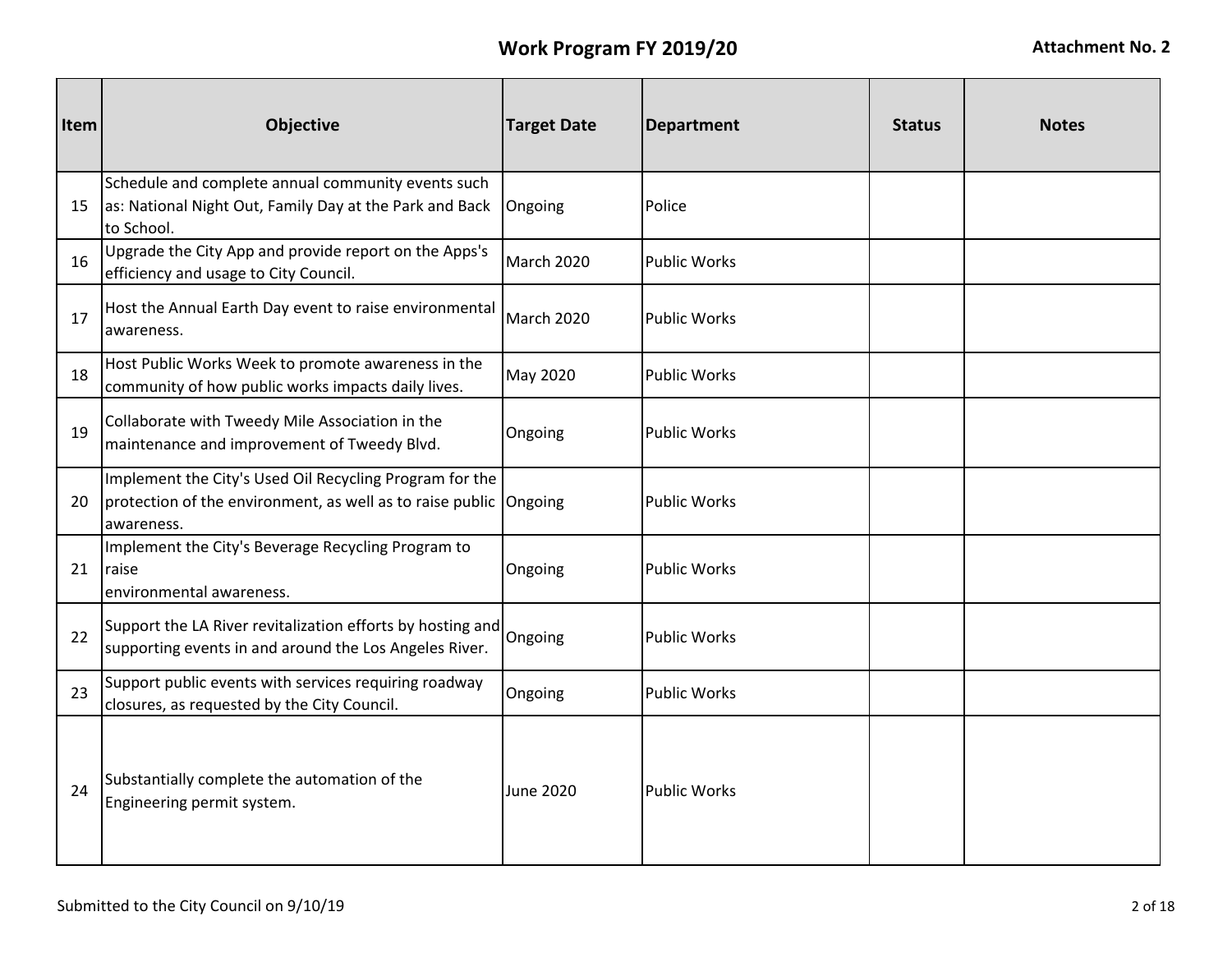| Item | <b>Objective</b>                                                                                                                           | <b>Target Date</b> | <b>Department</b>                                       | <b>Status</b> | <b>Notes</b> |  |  |  |
|------|--------------------------------------------------------------------------------------------------------------------------------------------|--------------------|---------------------------------------------------------|---------------|--------------|--|--|--|
|      | Goal 2. Continue Refining the Five-Year Budget Forecast, Adopting a Responsible Budget and Funding                                         |                    |                                                         |               |              |  |  |  |
| 25   | Develop plan to provide employees the full cost to the<br>City for their employment.                                                       | June 2020          | <b>Administrative Services</b>                          |               |              |  |  |  |
| 26   | Report to the City Council on major revenue sources<br>(i.e. SB 1, Measure M, and Parks Bond).                                             | May 2020           | <b>Administrative Services</b>                          |               |              |  |  |  |
| 27   | Evaluate the hiring of an Investment Advisor.                                                                                              | May 2020           | <b>Administrative Services</b>                          |               |              |  |  |  |
| 28   | Research and provide options to the City Council on a<br>trust to pay down unfunded liabilities.                                           | February 2020      | <b>Administrative Services</b>                          |               |              |  |  |  |
| 29   | Adopt new financial policies.                                                                                                              | June 2020          | Administrative Services                                 |               |              |  |  |  |
| 30   | Conduct a physical inventory of fixed assets and<br>infrastructure.                                                                        | May 2020           | <b>Administrative Services</b>                          |               |              |  |  |  |
| 31   | Adopt a responsible and on-time Fiscal Year 2020/21<br>Budget.                                                                             | May 2020           | <b>Administrative Services</b>                          |               |              |  |  |  |
| 32   | Continue updating and refining the Five Year Financial<br>Forecast.                                                                        | Ongoing            | <b>Administrative Services</b>                          |               |              |  |  |  |
| 33   | Refunding of a portion of the 2012 Water Revenue<br>Bonds.                                                                                 | November 2019      | <b>Administrative Services</b>                          |               |              |  |  |  |
| 34   | Develop a Pre-recession financial plan.                                                                                                    | <b>June 2020</b>   | <b>Administrative Services</b>                          |               |              |  |  |  |
| 35   | Initiate a sewer rate study to assess the financial<br>conidtion of the sewer fund.                                                        | December 2019      | Public Works and<br><b>Administrative Services</b>      |               |              |  |  |  |
| 36   | Develop a 5-Year Capital Improvement Program.                                                                                              | <b>March 2020</b>  | Public Works and<br><b>Administrative Services</b>      |               |              |  |  |  |
|      | <b>Goal 3. Encourage Economic Development and Workforce Development</b>                                                                    |                    |                                                         |               |              |  |  |  |
| 37   | Continue expanding opportunities to work with Long<br>Beach City College and East LA Community College on<br><b>Workforce Development.</b> | Ongoing            | <b>Community Development and</b><br><b>Public Works</b> |               |              |  |  |  |
| 38   | Adopt Specific Plan for Gateway District/Proposed West<br>Santa Ana Branch Transit Corridor.                                               | November 2019      | <b>Community Development</b>                            |               |              |  |  |  |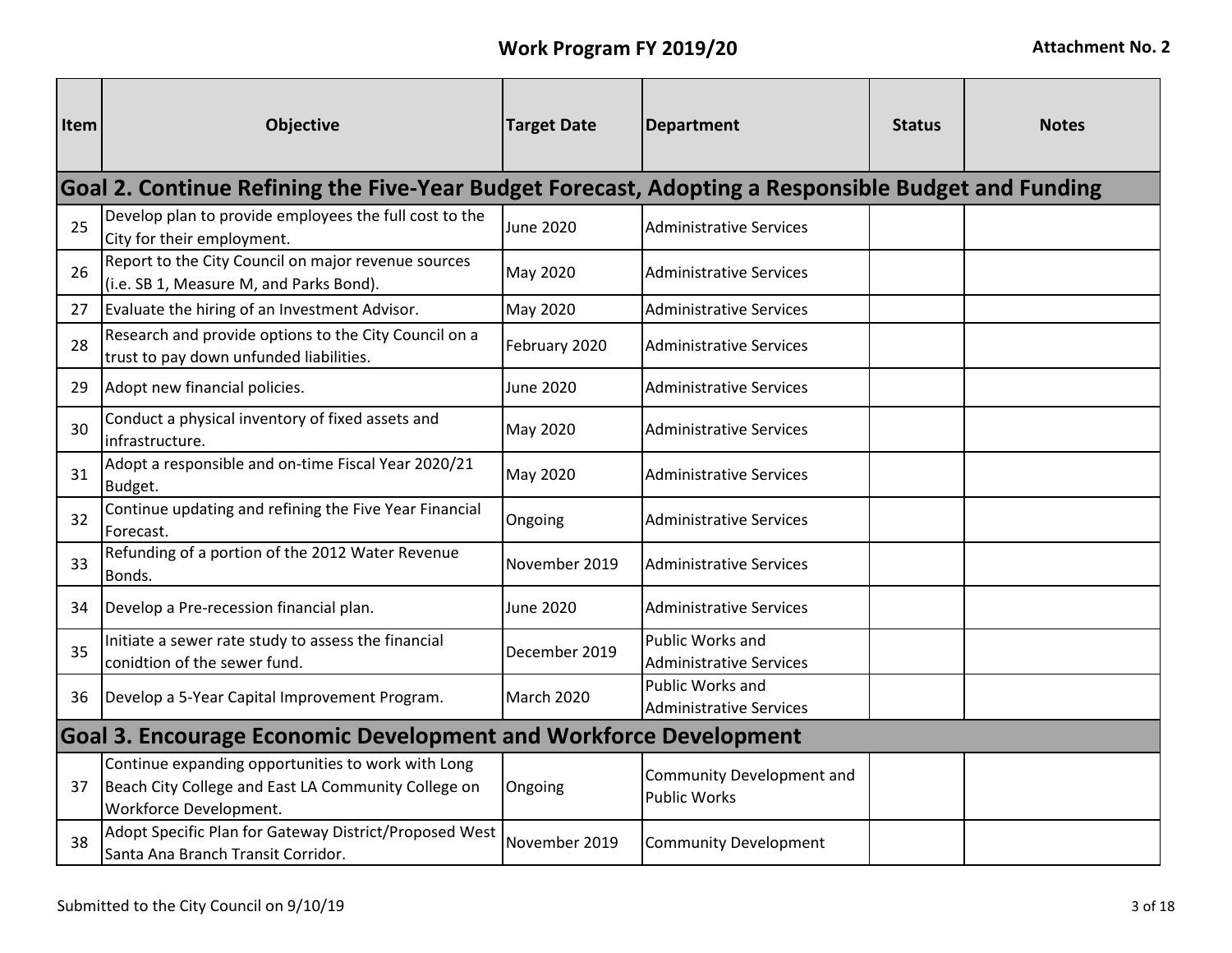| Item | <b>Objective</b>                                                                                                                                                              | <b>Target Date</b> | <b>Department</b>                                | <b>Status</b> | <b>Notes</b> |
|------|-------------------------------------------------------------------------------------------------------------------------------------------------------------------------------|--------------------|--------------------------------------------------|---------------|--------------|
| 39   | Continue improving processes and procedures to ensure<br>customer friendly services.                                                                                          | Ongoing            | <b>Community Development</b>                     |               |              |
| 40   | Present ordinance to Council adopting Quimby Fee for<br>new development.                                                                                                      | November 2019      | <b>Community Development</b>                     |               |              |
| 41   | Complete purchase of property for housing<br>development at 9019 Long Beach Blvd.                                                                                             | February 2020      | <b>Community Development</b>                     |               |              |
| 42   | Explore Transit Oriented Development (TOD) options for<br>Atlantic Ave. & Firestone Blvd.                                                                                     | March 2020         | <b>Community Development</b>                     |               |              |
| 43   | Explore economic development strategies for the area<br>around the East Los Angeles College Expansion.                                                                        | Ongoing            | <b>Community Development</b>                     |               |              |
| 44   | Economic development annual review.                                                                                                                                           | October 2019       | <b>Community Development</b>                     |               |              |
| 45   | Explore vacant lot strategies for City and privately<br>owned lots.                                                                                                           | November 2019      | <b>Community Development</b>                     |               |              |
| 46   | Facilitate and coordinate for the successful processing<br>of the East Los Angeles College Expansion Project.                                                                 | Ongoing            | Community Development and<br><b>Public Works</b> |               |              |
| 47   | Maintain mentoring program for new employees and<br>create program to develop employees for advancement Ongoing<br>and promotion.                                             |                    | Police                                           |               |              |
| 48   | Negotiate lease agreement with LA County Workforce<br>Development, Aging and Community Services, prior to<br>initiating final design on the Employment Resource<br>Center.    | <b>June 2020</b>   | <b>Public Works</b>                              |               |              |
| 49   | Apply for a Economic Development Assistance Grant for<br>the Employment Resource Center (ERC) with the U.S.<br>Department of Commerce, if a tenant is secrued for the<br>ERC. | Ongoing            | <b>Public Works</b>                              |               |              |
| 50   | Monetize bus stops by implementing a revenue<br>generating bus bench advertisement contract.                                                                                  | October 2019       | <b>Public Works</b>                              |               |              |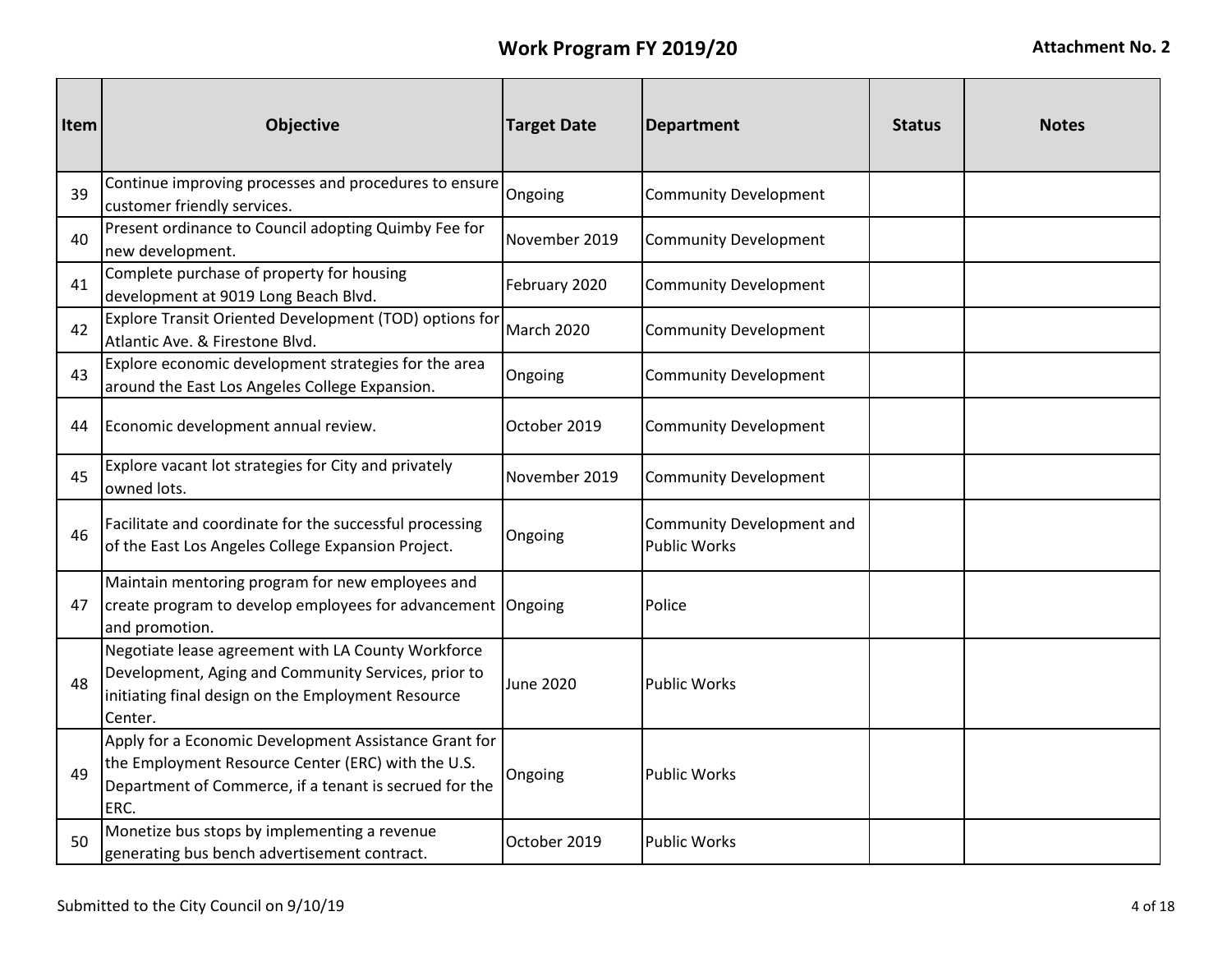| <b>Item</b> | <b>Objective</b>                                                                                                                                      | <b>Target Date</b> | <b>Department</b>                                         | <b>Status</b> | <b>Notes</b> |
|-------------|-------------------------------------------------------------------------------------------------------------------------------------------------------|--------------------|-----------------------------------------------------------|---------------|--------------|
| 51          | Develop a PW information handout for new<br>development.                                                                                              | Ongoing            | <b>Public Works</b>                                       |               |              |
|             | Goal 4. Continue Creating and Protecting Strong and Sustainable Neighborhoods                                                                         |                    |                                                           |               |              |
| 52          | Continue exploring options for improving internet<br>service for residents and fiber optics for businesses,<br>including adding Wi-Fi to Tweedy Mile. | Ongoing            | <b>Community Development</b>                              |               |              |
| 53          | Participate in interdepartmental homeless task force to<br>address homeless issues in City.                                                           | Ongoing            | <b>Community Development</b>                              |               |              |
| 54          | Pesent overview of Art in Public Places program to<br>Council.                                                                                        | December 2019      | <b>Community Development</b>                              |               |              |
| 55          | Develop viable next step goals based on<br>recommendations in the Tweedy Mile, Hollydale and<br>Gateway Specific Plans.                               | <b>June 2020</b>   | <b>Community Development</b>                              |               |              |
| 56          | Continue commercial façade improvement program<br>with a strong emphasis on businesses along Tweedy<br>Mile.                                          | Ongoing            | <b>Community Development</b>                              |               |              |
| 57          | Research ordinance require seismic retrofiting of multi-<br>family 5 or more structures.                                                              | March 2020         | <b>Community Development</b>                              |               |              |
| 58          | Implement a Sustainability Plan.                                                                                                                      | June 2020          | <b>Community Development</b>                              |               |              |
| 59          | Continue exploring grants with bicycle groups in the<br>area to create new programs in the community.                                                 | <b>March 2020</b>  | Community Development and<br><b>City Manager's Office</b> |               |              |
| 60          | Develop list of "sensory friendly places"                                                                                                             | December 2019      | Community Development and<br>Parks & Recreation           |               |              |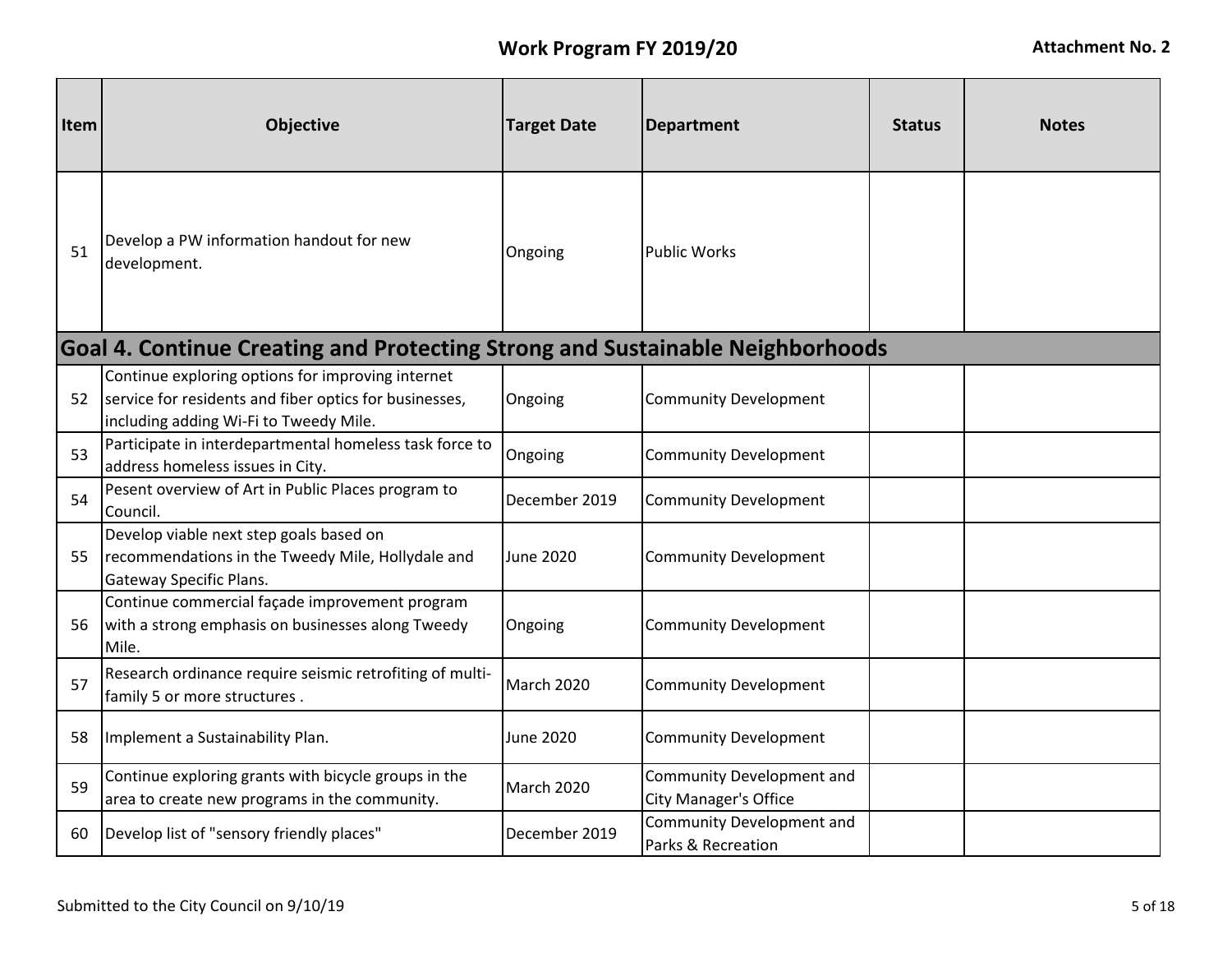| Item | <b>Objective</b>                                                                                                                                                                         | <b>Target Date</b> | <b>Department</b>                                | <b>Status</b> | <b>Notes</b> |
|------|------------------------------------------------------------------------------------------------------------------------------------------------------------------------------------------|--------------------|--------------------------------------------------|---------------|--------------|
| 61   | Seek grants and partnership opportunities that support<br>troubled and at risk youth.                                                                                                    | <b>June 2019</b>   | Parks & Recreation                               |               |              |
| 62   | Continue exploring joint use opportunities with LAUSD.                                                                                                                                   | Ongoing            | Parks & Recreation                               |               |              |
| 63   | Continue work towards recruiting 100 block watch<br>captains.                                                                                                                            | Ongoing            | Police                                           |               |              |
| 64   | Target illegal vehicle sales on City streets.                                                                                                                                            | Ongoing            | Police                                           |               |              |
| 65   | Continue involvement with the Community Response<br>Team on quality of life issues.                                                                                                      | Ongoing            | Police                                           |               |              |
| 66   | Partner with local home improvement/ hardware/<br>home security stores to host a series of free seminars to Ongoing<br>improve home security.                                            |                    | Police                                           |               |              |
| 67   | Continue partnering with home security companies to<br>maintain discounted and subsidize rates on home<br>security products.                                                             | Ongoing            | Police                                           |               |              |
| 68   | Work with non-profits to fund educational events,<br>programs to inform the community about safety &<br>preparedness, school programs, and crime prevention<br>equipment and training.   | Ongoing            | Police                                           |               |              |
| 69   | Continue working with the Sanitation Districts of Los<br>Angeles County to limit impacts on proposed facility<br>closures; begin developing alternatives if closures are<br>implemented. | Ongoing            | <b>Public Works and Community</b><br>Development |               |              |
| 70   | Complete the Citywide Parking Study. Seek Council<br>authorization and funding to implement parking<br>solutions.                                                                        | October 2019       | <b>Public Works</b>                              |               |              |
| 71   | Collaborate with schools to implement the Safe Route<br>to School Master Plan.                                                                                                           | Ongoing            | <b>Public Works</b>                              |               |              |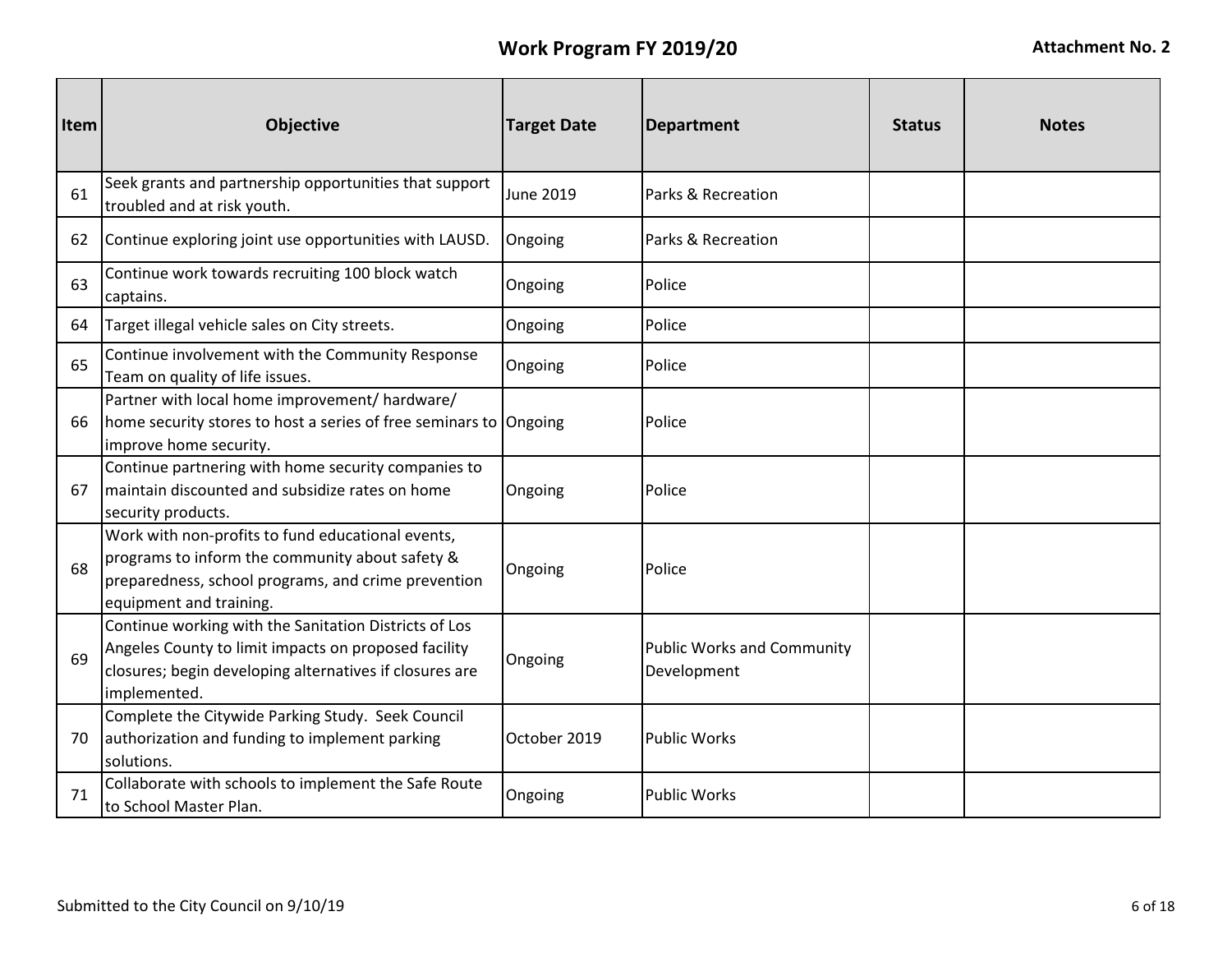| Item | <b>Objective</b>                                                                                                                                                                                     | <b>Target Date</b> | <b>Department</b>                   | <b>Status</b> | <b>Notes</b> |  |  |  |
|------|------------------------------------------------------------------------------------------------------------------------------------------------------------------------------------------------------|--------------------|-------------------------------------|---------------|--------------|--|--|--|
| 72   | Pursue grant funding for CIP projects that meet City<br>goals (e.g. safety, congestion relief, beautification, etc.).                                                                                | Ongoing            | <b>Public Works</b>                 |               |              |  |  |  |
| 73   | Monitor progress of State and Federal agency efforts in<br>managing clean-up efforts on Greens Cleaners, Cooper<br>Drum, Jervis Webb & Southern Ave Industrial.                                      | Ongoing            | <b>Public Works</b>                 |               |              |  |  |  |
| 74   | Complete construction of the Electric Vehicle Charging<br><b>Station Project.</b>                                                                                                                    | January 2020       | <b>Public Works</b>                 |               |              |  |  |  |
|      | <b>Goal 5. Continue Infrastructure Improvements</b>                                                                                                                                                  |                    |                                     |               |              |  |  |  |
|      | <b>Street and Intersection Improvements</b>                                                                                                                                                          |                    |                                     |               |              |  |  |  |
| 75   | Support and coordinate with LAUSD in the oversight of<br>construction activities related to the new International<br>Studies Learning Center campus.                                                 | Ongoing            | Public Works, Parks &<br>Recreation |               |              |  |  |  |
| 76   | To increase safety and reduce traffic congestion,<br>complete construction on the Firestone Blvd Regional<br>Corridor Capacity Enhancement Project.                                                  | October 2019       | <b>Public Works</b>                 |               |              |  |  |  |
| 77   | To enhance motorist, pedestrian and student safety,<br>begin construction of the Firestone Blvd. & Otis St,<br>widening of SW corner and Imperial Hwy Median<br>Improvements (HSIP Cycle 5 Project). | December 2019      | <b>Public Works</b>                 |               |              |  |  |  |
| 78   | To enhance infrastructure conditions, and to beautify<br>the Hollydale Shopping District, secure an E76 and bid<br>construction of the Garfield Ave and Imperial Hwy<br>Street Improvements Project. | March 2020         | <b>Public Works</b>                 |               |              |  |  |  |
| 79   | To enhance motorist and pedestrian safety, initiate the<br>design of the Garfield Avenue Complete Streets<br>Corridor.                                                                               | September 2019     | <b>Public Works</b>                 |               |              |  |  |  |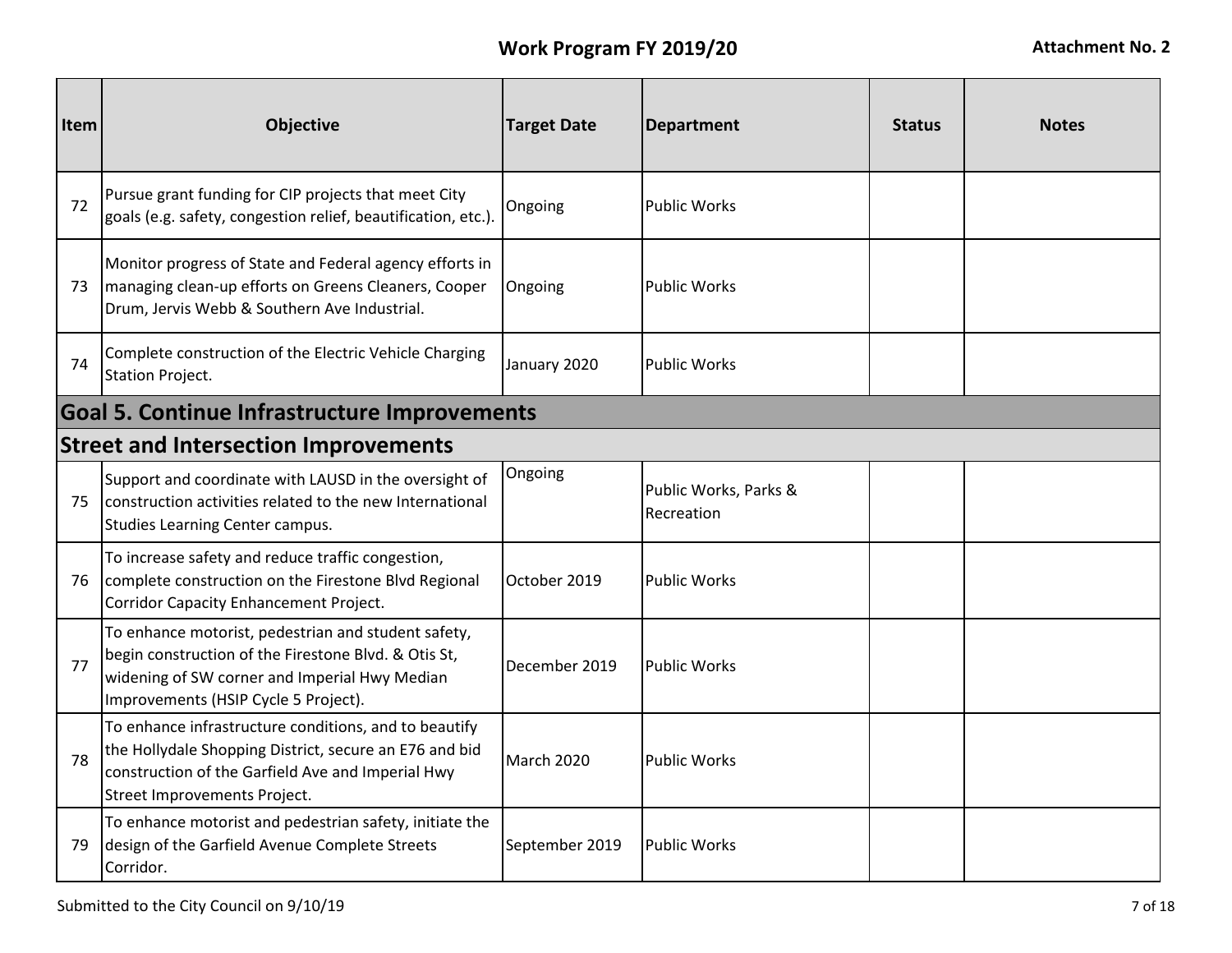| Item | Objective                                                                                                                                                                | <b>Target Date</b> | <b>Department</b>   | <b>Status</b> | <b>Notes</b> |
|------|--------------------------------------------------------------------------------------------------------------------------------------------------------------------------|--------------------|---------------------|---------------|--------------|
| 80   | To enhance motorist and pedestrian safety, initiate<br>design on the Long Beach Blvd Green Street Project.                                                               | September 2019     | <b>Public Works</b> |               |              |
| 81   | Enhance I-710 Freeway access by accelerating the<br>design of the I-710 Southbound Ramp on Firestone Blvd.                                                               | Ongoing            | <b>Public Works</b> |               |              |
| 82   | Complete construction of congestion relief<br>improvements at the Paramount Blvd and Somerset<br>Ranch Road intersection to add a second eastbound, left<br>turn pocket. | October 2019       | <b>Public Works</b> |               |              |
| 83   | Complete design of the Tweedy Blvd Signal<br>Synchronization Project, to enhance traffic safety &<br>circulation.                                                        | Ongoing            | <b>Public Works</b> |               |              |
| 84   | Remove and replace 400 street name signs throughout<br>the city.                                                                                                         | March 2020         | <b>Public Works</b> |               |              |
| 85   | Prepare a Pavement Management System, to meet<br>Metro requirements.                                                                                                     | January 2020       | <b>Public Works</b> |               |              |
| 86   | Complete design for the Chakemco Street<br>Improvements and start construction.                                                                                          | December 2019      | <b>Public Works</b> |               |              |
| 87   | Collaborate with LAUSD to start construction of the<br>Atlantic Ave./Wright Rd./ Chakemco St. Traffic Signal<br>Improvements                                             | Ongoing            | <b>Public Works</b> |               |              |
| 88   | Start the design of the Citywide Residential Resurfacing<br>Program, and select the streets based on the Pavement<br>Management System.                                  | November 2019      | <b>Public Works</b> |               |              |
| 89   | Complete study to convet San Gabriel Avenue to one-<br>way traffic and implement recommendation.                                                                         | December 2019      | <b>Public Works</b> |               |              |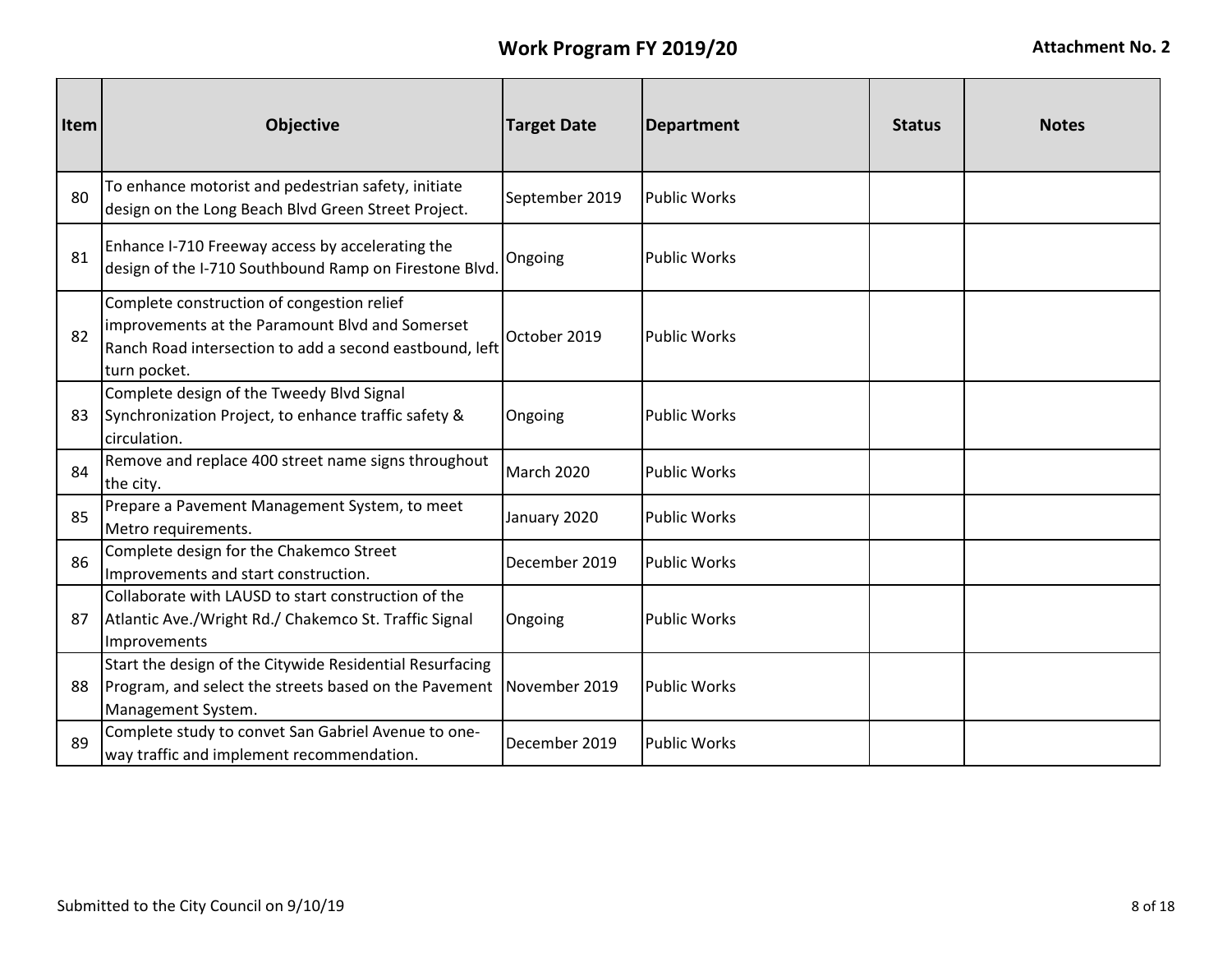| <b>Item</b> | Objective                                                                                                                                | <b>Target Date</b> | <b>Department</b>                               | <b>Status</b> | <b>Notes</b> |
|-------------|------------------------------------------------------------------------------------------------------------------------------------------|--------------------|-------------------------------------------------|---------------|--------------|
| 90          | Complete design of the Alameda Street Bike Lane<br>Project, and start construction.                                                      | December 2019      | <b>Public Works</b>                             |               |              |
|             | <b>City Amenities &amp; Enhancements</b>                                                                                                 |                    |                                                 |               |              |
| 91          | Partner with BSA to provide a strategic plan for<br>maintenance and improvement of the Scout Huts at<br>South Gate Park.                 | January 2020       | Parks and Recreation                            |               |              |
| 92          | Provide initial designs for renovating the Memorial<br>Fountain and area with Art in Public Places funding.                              | June 2020          | <b>Parks and Recreation</b>                     |               |              |
| 93          | Submit Prop. 68 Grant application for funding of<br>renovations for Circle Park.                                                         | August 2019        | Parks and Recreation                            |               |              |
| 94          | Submit Prop. 68 Grant application for funding of<br>renovations for Hollydale Community Park.                                            | August 2019        | <b>Parks and Recreation</b>                     |               |              |
| 95          | Explore Public/Private solutions for funding the<br>replacement of the Girls Clubhouse facility.                                         | June 2020          | Parks and Recreation                            |               |              |
| 96          | Submit grant applications for Los Angeles County<br>Measure A & State Prop. 68 for funding of the<br>replacement of the Girls Clubhouse. | December 2019      | Parks & Recreation                              |               |              |
| 97          | Begin designs for the renovation of Girls Club House.                                                                                    | August 2019        | Parks & Recreation and Public<br>Works          |               |              |
| 98          | Work with LADWP to obtain approval for Cesar Chavez<br>Park restroom.                                                                    | April 2020         | Parks & Recreation                              |               |              |
| 99          | Define position for Cultural Arts Coordinator                                                                                            | September 2019     | Parks & Recreation                              |               |              |
| 100         | Implement a citywide street pole banner program to<br>promote city programs and events.                                                  | September 2019     | Parks & Recreation and City<br>Manager's Office |               |              |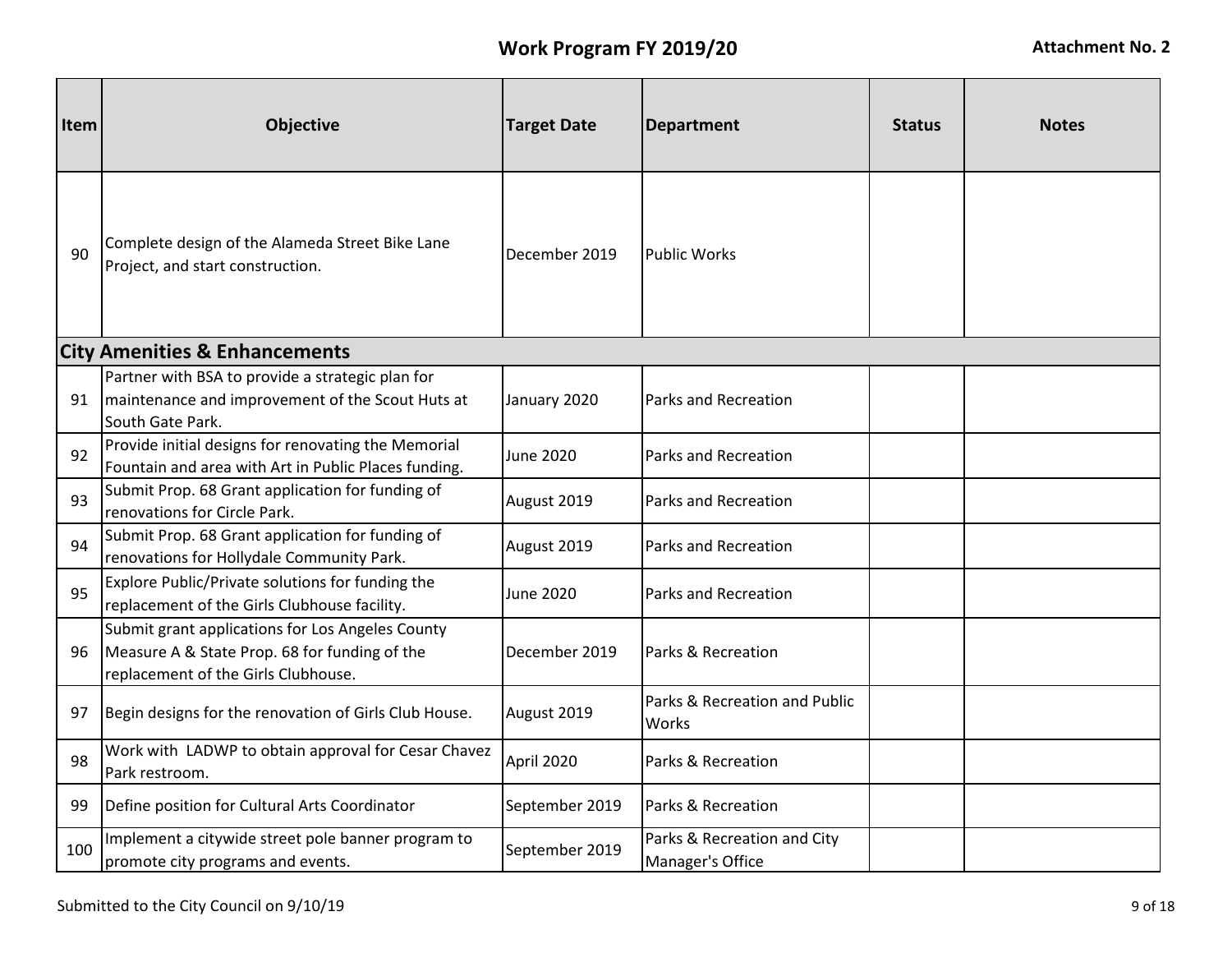| Item | <b>Objective</b>                                                                                                                                                                          | <b>Target Date</b> | <b>Department</b>                                      | <b>Status</b> | <b>Notes</b> |
|------|-------------------------------------------------------------------------------------------------------------------------------------------------------------------------------------------|--------------------|--------------------------------------------------------|---------------|--------------|
| 101  | Begin implementation of Non-profit Development Study<br>recommendations                                                                                                                   | June 2020          | Parks & Recreation and<br><b>Community Development</b> |               |              |
|      | 102 Complete a Community Facility Asset Report                                                                                                                                            | <b>June 2020</b>   | Parks & Recreation                                     |               |              |
| 103  | Complete construction of Walnut Street Restroom #5 at<br>South Gate Park.                                                                                                                 | December 2019      | Parks & Recreation and Public<br>Works                 |               |              |
| 104  | Implement two year Deferred Maintenance Project at<br>Parks.                                                                                                                              | June 2020          | Parks & Recreation and Public<br>Works                 |               |              |
| 105  | Provide engineering support to the Department of Parks<br>and Recreation for the Park Lighting and Energy<br>Efficiency Upgrades project.                                                 | Ongoing            | Public Works and Parks &<br>Recreation                 |               |              |
| 106  | Collaborate with the Trust for Public Land towards<br>completing design on the Urban Orchard Project.                                                                                     | December 2019      | <b>Public Works</b>                                    |               |              |
| 107  | Apply for additional grant funding for the Urban Orchard<br>Project.                                                                                                                      | Ongoing            | <b>Public Works</b>                                    |               |              |
|      | Provide engineering support for the County of Los<br>108 Angeles Department of Public Works' Gateway Cities<br>Fiber Optic Communications and CCTV Camera Project.                        | Ongoing            | <b>Public Works</b>                                    |               |              |
| 109  | Participate in the I-710 Corridor Bike Path Project to<br>ensure proper representation.                                                                                                   | Ongoing            | <b>Public Works</b>                                    |               |              |
| 110  | To enhance pedestrian mobility and reduce liability on<br>City sidewalks, start construction of the CDBG Sidewalk<br>Improvements Project Phase VI.                                       | January 2020       | <b>Public Works</b>                                    |               |              |
| 111  | Complete construction of lighting improvements at the<br>City Hall.                                                                                                                       | September 2019     | <b>Public Works</b>                                    |               |              |
|      | 112 Remove 800,000 square feet of graffiti citywide.                                                                                                                                      | Ongoing            | <b>Public Works</b>                                    |               |              |
| 113  | Implement a specialty crew in the Field Operations<br>Division to initiate a stump grinding and concrete<br>grinding program, to enhance safety and reduce liability<br>on City parkways. | October 2019       | <b>Public Works</b>                                    |               |              |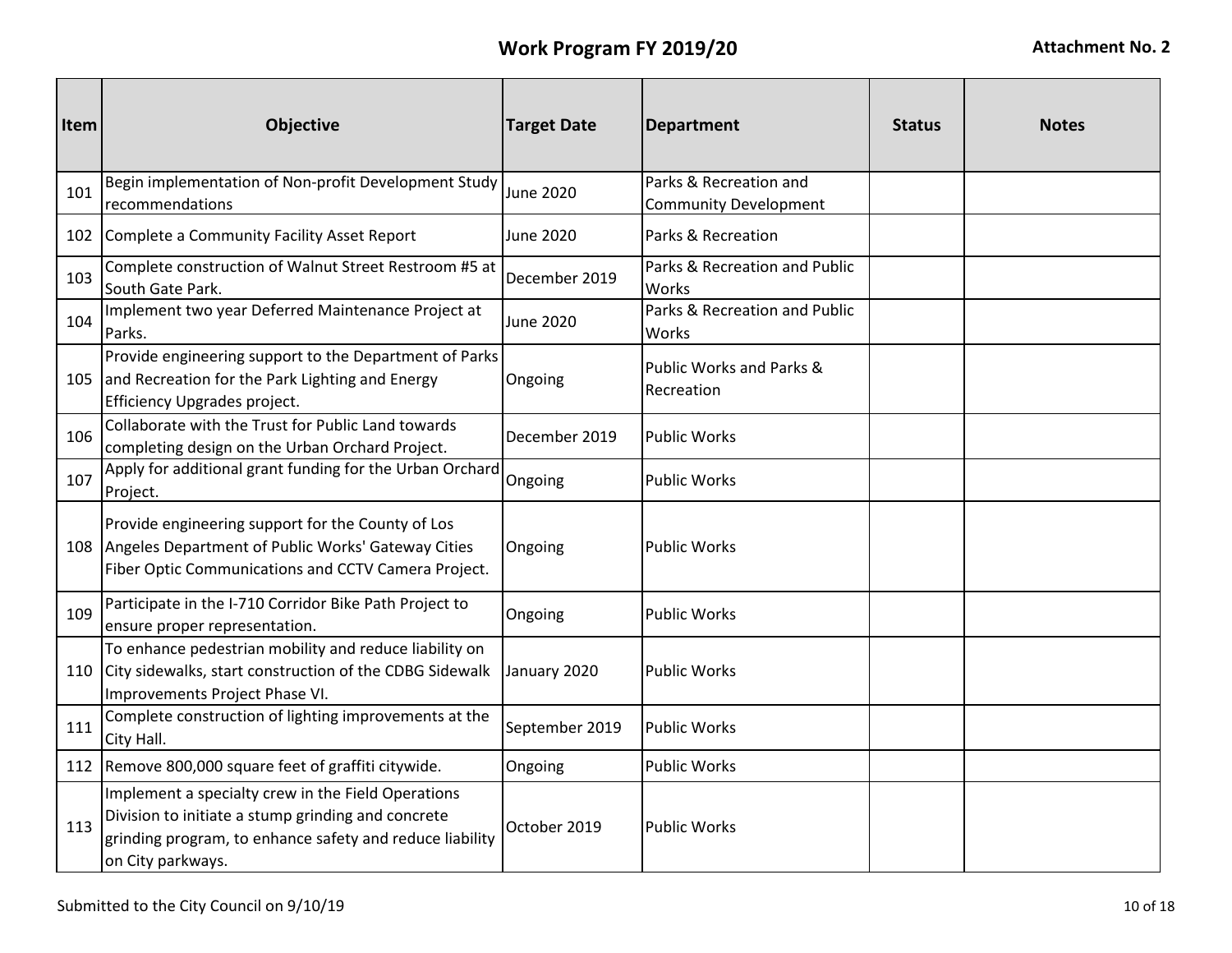| <b>Item</b> | <b>Objective</b>                                                                                                                   | <b>Target Date</b> | <b>Department</b>                                  | <b>Status</b> | <b>Notes</b> |
|-------------|------------------------------------------------------------------------------------------------------------------------------------|--------------------|----------------------------------------------------|---------------|--------------|
| 114         | Collaborate with LACDPW, Gehry and Associates and<br>RMC for the development of the SELA Cultural Center.                          | December 2019      | <b>Public Works</b>                                |               |              |
| 115         | Collaborate with RiverLA to purse funding for the<br>platform park concept proposed at the LA River/Rio<br>Hondo confluence point. | December 2019      | <b>Public Works</b>                                |               |              |
| 116         | Start construction on the Sports Center Roof Skylights<br>and Vent Replacement project.                                            | December 2019      | <b>Public Works</b>                                |               |              |
| 117         | Complete construction of the City Hall Improvements<br>(Lighting and Signs).                                                       | September 2019     | <b>Public Works</b>                                |               |              |
| 118         | Complete construction of the City Hall Interior<br>Remodeling (Floor, help desk and front counter).                                | December 2019      | <b>Public Works</b>                                |               |              |
| 119         | Complete construction of the Circle Park Parking Lot<br>Project.                                                                   | September 2019     | <b>Public Works</b>                                |               |              |
| 120         | Begin design for the PD Fueling Station and Air<br>Compressor Replacement.                                                         | February 2020      | <b>Public Works</b>                                |               |              |
| 121         | Complete ADA Transition Plan.                                                                                                      | August 2019        | <b>Public Works</b>                                |               |              |
|             | 122 Complete City Fleet Management Master Plan.                                                                                    | September 2019     | <b>Public Works</b>                                |               |              |
| 123         | Participate in the Tree People Program to plant trees in<br>the community.                                                         | <b>June 2020</b>   | <b>Public Works</b>                                |               |              |
|             | <b>Water and Sewer Improvements</b>                                                                                                |                    |                                                    |               |              |
|             | Complete the development of new procedures<br>124   impacting water service shut-offs to comply with SB<br>988.                    | February 2020      | Public Works and<br><b>Administrative Services</b> |               |              |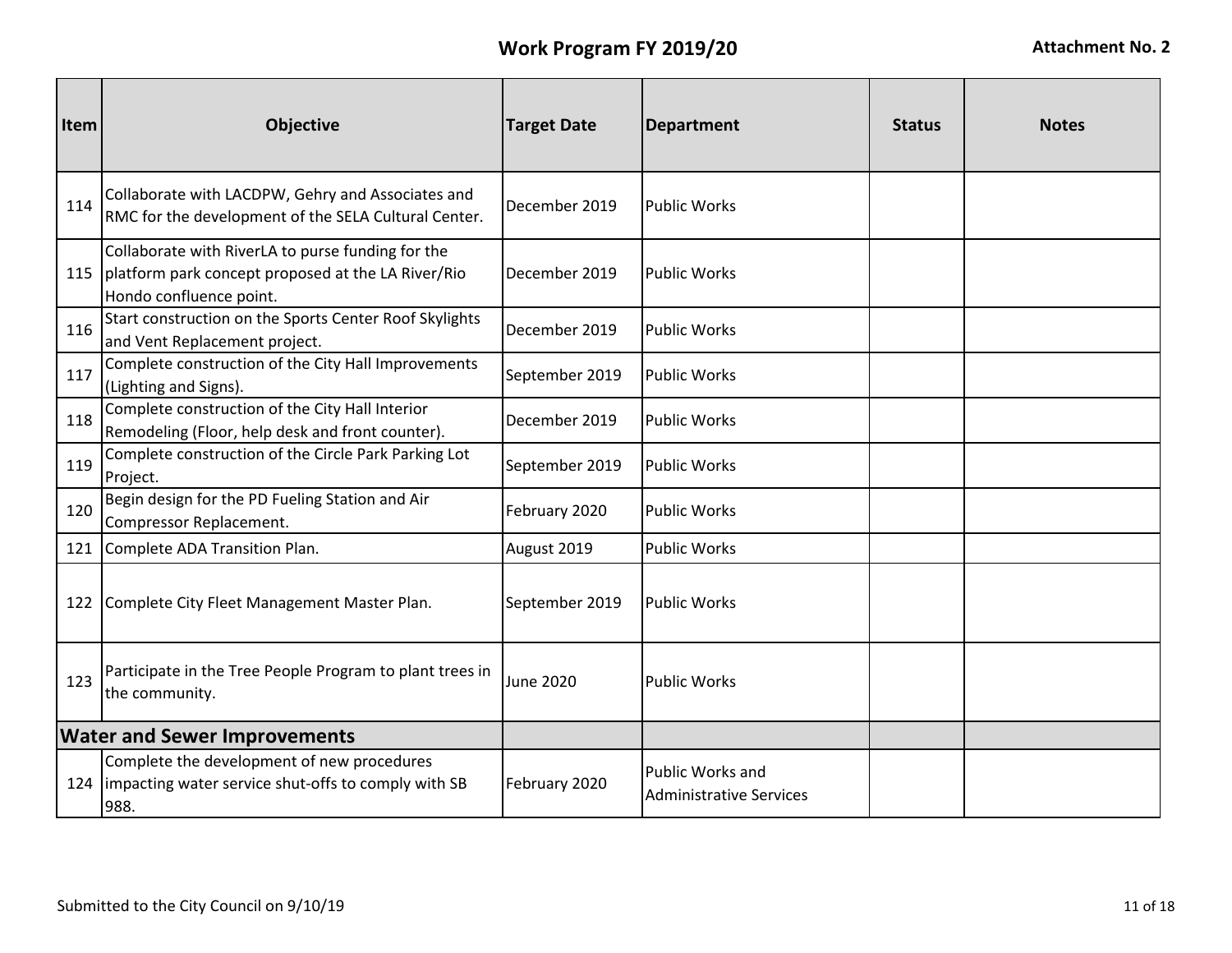| Item | <b>Objective</b>                                                                                                                                      | <b>Target Date</b> | <b>Department</b>           | <b>Status</b> | <b>Notes</b> |
|------|-------------------------------------------------------------------------------------------------------------------------------------------------------|--------------------|-----------------------------|---------------|--------------|
|      | Start construction of the Citywide Chlorination System<br>125 Upgrade, to enhance water quality in the municipal<br>water system.                     | December 2019      | <b>Public Works</b>         |               |              |
| 126  | Complete construction on the Well 18 Rehabilitation<br>Project.                                                                                       | August 2019        | <b>Public Works</b>         |               |              |
| 127  | Initiate project to perform maintenance improvements<br>at the Hawkins Reservoirs and Salt Lake Tank.                                                 | <b>March 2020</b>  | <b>Public Works</b>         |               |              |
| 128  | Clean approximately 65,000 feet of sanitary sewer<br>pipelines, in compliance with the Sanitary Sewer<br>Management Plan.                             | June 2020          | <b>Public Works</b>         |               |              |
| 129  | Video inspect 100,000 feet of sanitary sewer pipelines<br>to comply with the Sanitary Sewer Management Plan.                                          | June 2020          | <b>Public Works</b>         |               |              |
|      | Complete construction of the Chakemco Street Water<br>130 System Improvements Project, to resolve deferred<br>maintenance.                            | August 2019        | <b>Public Works</b>         |               |              |
|      | To enhance system reliability, pursue approval from the<br>131 State for a new water well installation, under the Urban June 2020<br>Orchard Project. |                    | <b>Public Works</b>         |               |              |
|      | Complete the design of the Long Beach Boulevard<br>132 Water Service Lateral Replacement, and start<br>construction.                                  | March 2020         | <b>Public Works</b>         |               |              |
|      | 133 Initiate the design of the AMI Project.                                                                                                           | April 2020         | <b>Public Works</b>         |               |              |
| 134  | Initiates design phase of the Well Abandonement<br>Project at 3 Well Locations.                                                                       | December 2019      | <b>Public Works</b>         |               |              |
|      | <b>Regional Programs</b>                                                                                                                              |                    |                             |               |              |
|      | 135 Coordinate regional transit program.                                                                                                              | June 2020          | <b>Parks and Recreation</b> |               |              |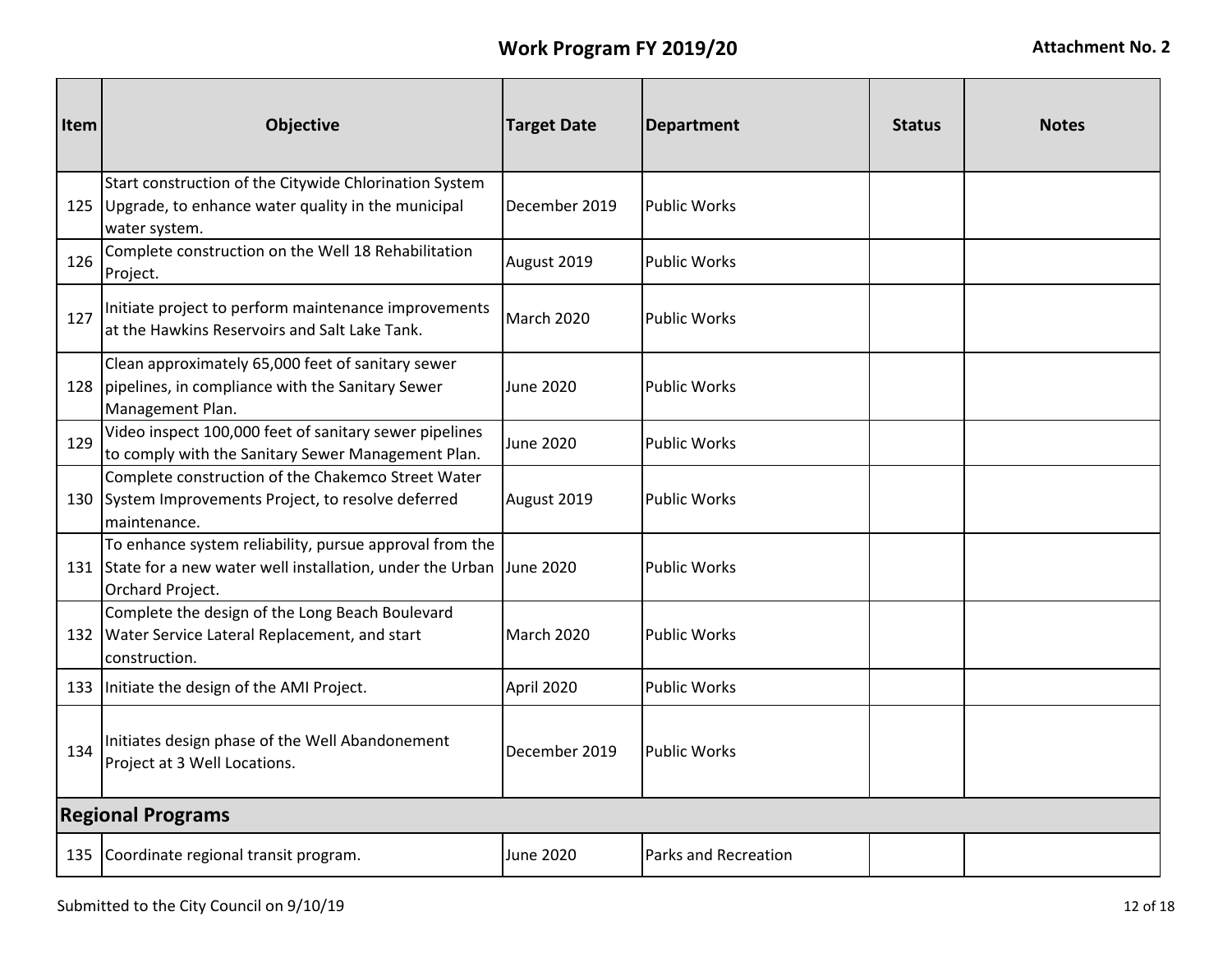| Item | Objective                                                                                                                                                                                                                                                                                                                                                                                                                                                                                                                                                                                | <b>Target Date</b> | <b>Department</b>                                                   | <b>Status</b> | <b>Notes</b> |
|------|------------------------------------------------------------------------------------------------------------------------------------------------------------------------------------------------------------------------------------------------------------------------------------------------------------------------------------------------------------------------------------------------------------------------------------------------------------------------------------------------------------------------------------------------------------------------------------------|--------------------|---------------------------------------------------------------------|---------------|--------------|
| 136  | Continue participation in the West Santa Ana Branch<br>Corridor to ensure City is properly represented.                                                                                                                                                                                                                                                                                                                                                                                                                                                                                  | Ongoing            | Public Works, Community<br>Development and City<br>Manager's Office |               |              |
|      | 137 Start construction of the I-710 Corridor Soundwall.                                                                                                                                                                                                                                                                                                                                                                                                                                                                                                                                  | November 2019      | <b>Public Works</b>                                                 |               |              |
| 138  | Participate in regional projects and programs to<br>represent the City's interest:<br>(a) Lower Los Angeles River Revitalization (RMC)<br>(b) Los Angeles River Master Plan (LACFCD)<br>(c) Atlantic Corridor Complete Streets Project<br>(d) Strategic Transportation Plan<br>(e) Gateway Public Works Officers<br>(f) I-105 Corridor Livability Project<br>(g) I-105 Express Lanes Project<br>(h) Gateway Water Management Authority<br>(I) Southeast Water Coalition<br>(J) I-710 Corridor Project<br>(K) Lower Los Angeles River Watershed<br>(L) Los Angeles Regional Agency (LARA) | Ongoing            | <b>Public Works</b>                                                 |               |              |
| 139  | Collaborate with stakeholders to support the SELA Art<br>Center Project proposed under the Lower L.A. River<br>Revitalization Program.                                                                                                                                                                                                                                                                                                                                                                                                                                                   | Ongoing            | <b>Public Works</b>                                                 |               |              |
| 140  | Collaborate with regional stakeholders to find support<br>for the Ardmore Corridor bikeway improvements to<br>connect the Los Angeles River, West Santa Ana Branch<br>Corridor Transit Station and Blue Line Station. Pursue<br>grant funding opportunities.                                                                                                                                                                                                                                                                                                                             | Ongoing            | <b>Public Works</b>                                                 |               |              |
| 141  | Collaborate with Metro with a goal of implementing the<br>IWest Santa Ana Branch Corridor Transit Grade<br>Separated Bike Trail to connect rail stations.                                                                                                                                                                                                                                                                                                                                                                                                                                | Ongoing            | <b>Public Works</b>                                                 |               |              |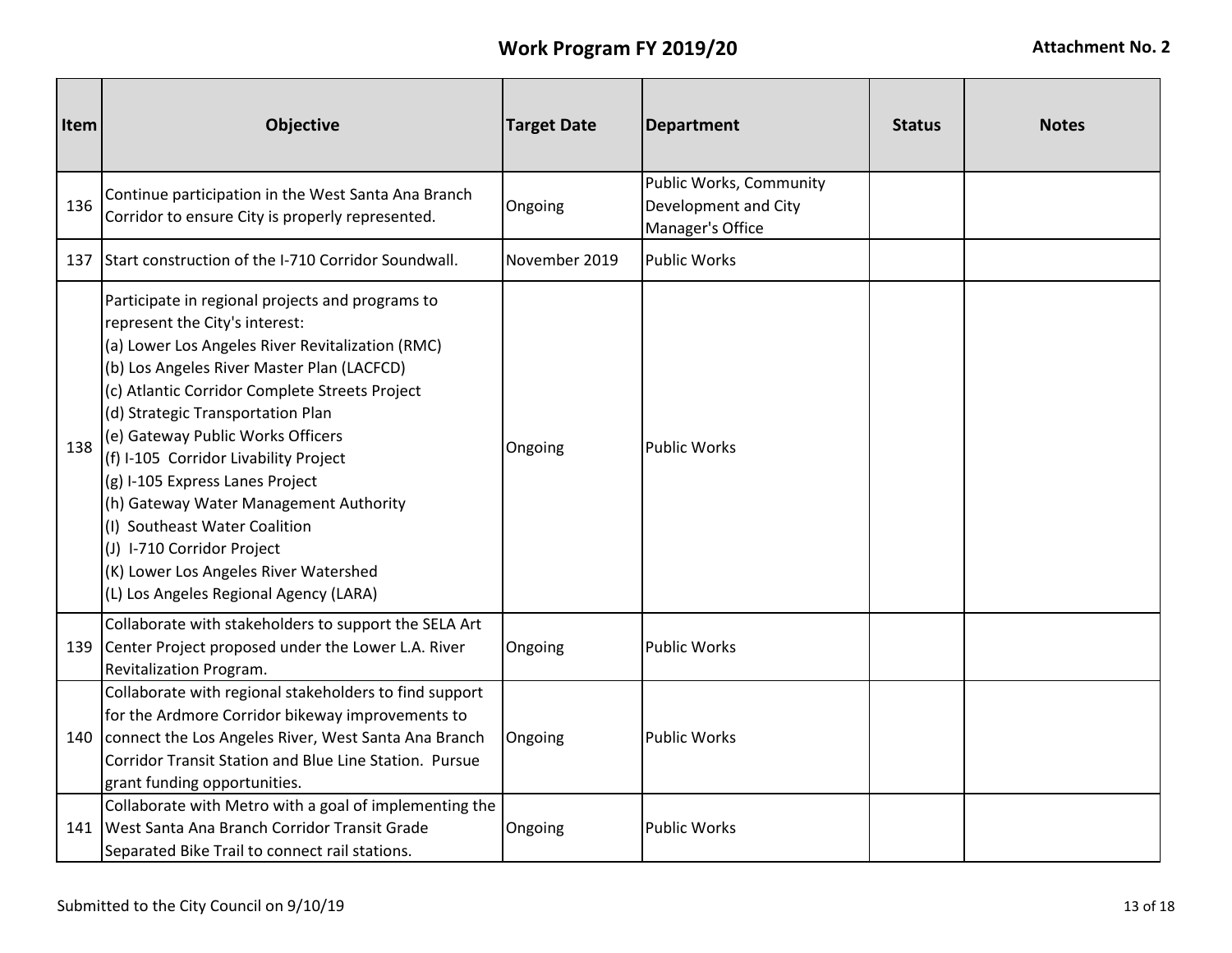| Item | <b>Objective</b>                                                                                                                                       | <b>Target Date</b> | <b>Department</b>                     | <b>Status</b> | <b>Notes</b> |
|------|--------------------------------------------------------------------------------------------------------------------------------------------------------|--------------------|---------------------------------------|---------------|--------------|
| 142  | Collaborate with LACSD for the construction of the<br>California Avenue Extension Trunk Sewer Rehab Project<br>(County Sanitation Project)             | December 2019      | <b>Public Works</b>                   |               |              |
|      | 143 Provide support for the construction of Parque Dos Rios Ongoing                                                                                    |                    | <b>Public Works</b>                   |               |              |
|      | <b>Goal 6. Maintain Community-Based Police Services</b>                                                                                                |                    |                                       |               |              |
| 144  | Continue improving enforcement of the City's ordinance<br>against illegal and dangerous fireworks.                                                     | Ongoing            | Police and Administrative<br>Services |               |              |
| 145  | Continue to work with homeless shelters and advocacy<br>groups to positively affect the homeless population in<br>the City.                            | Ongoing            | Police and Public Works               |               |              |
| 146  | Continue monitoring and mitigating impacts related to<br>recent criminal justice reforms.                                                              | Ongoing            | Police                                |               |              |
| 147  | Continue to address issues relating to mental illness in<br>the City with the Police Department's mental health<br>team and the County of Los Angeles. | Ongoing            | Police                                |               |              |
| 148  | Identify program for recurring problem locations in the<br>City. Modify Muni Code to address these locations<br>administratively.                      | Ongoing            | Police                                |               |              |
|      | 149   Develop and/or partner in a juvenile outreach program.                                                                                           | <b>June 2020</b>   | Police                                |               |              |
| 150  | Implement Vital Services for patient transport, medical<br>clearances, and blood draws.                                                                | September 2019     | Police                                |               |              |
|      | 151 Complete the Detective Bureau remodel                                                                                                              | February 2020      | Police                                |               |              |
| 152  | Complete new Computer Aided Dispatch/Automated<br>Records Management System Upgrade                                                                    | June 2020          | Police                                |               |              |
| 153  | Expand the Business Watch Program to include regular<br>meetings, PSA's, and seasonal outreach for business<br>success and customer safety.            | Ongoing            | Police                                |               |              |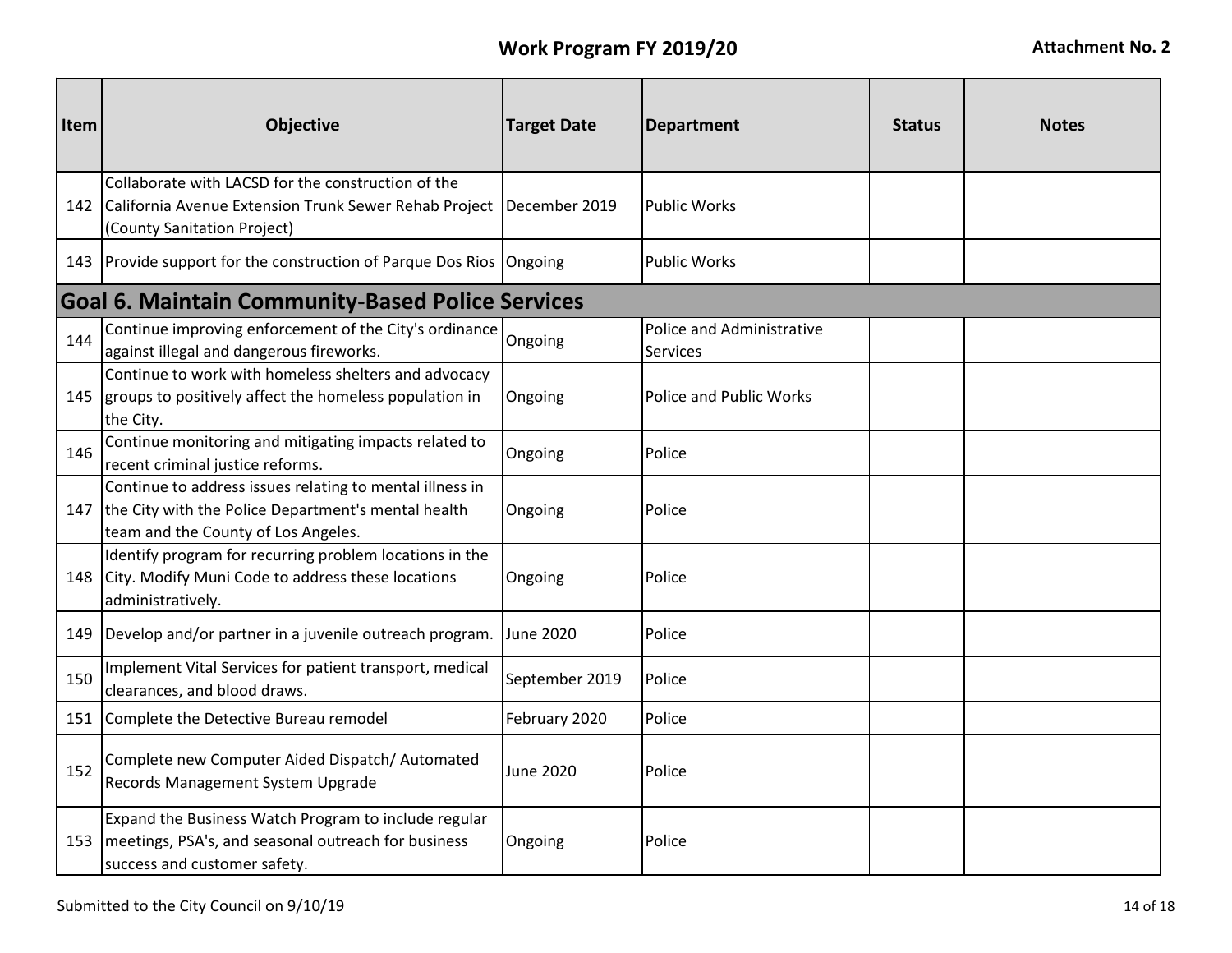| Item | <b>Objective</b>                                                                                                                                                                         | <b>Target Date</b> | <b>Department</b>              | <b>Status</b> | <b>Notes</b> |  |  |
|------|------------------------------------------------------------------------------------------------------------------------------------------------------------------------------------------|--------------------|--------------------------------|---------------|--------------|--|--|
|      | Expand regional approach to policing by taking a leading<br>154   role in gang enforcement coalition, traffic partnerships,<br>and homeless outreach and enforcement.                    | Ongoing            | Police                         |               |              |  |  |
| 155  | Implement new "Cops on Campus" program at the<br>elementary and middle school level.                                                                                                     | Ongoing            | Police                         |               |              |  |  |
| 156  | Expand the Explorer Program in a partnership with<br>LAUSD for Explorer Academy and youth development.                                                                                   | September 2019     | Police                         |               |              |  |  |
|      | 157 Schedule and conduct a Citizens Academy.                                                                                                                                             | March 2020         | Police                         |               |              |  |  |
| 158  | Conduct (2) CERT training programs for the community<br>in English and Spanish.                                                                                                          | February 2020      | Police                         |               |              |  |  |
| 159  | Continue to take an active role in Sacramento on<br>legislation that affects public safety.                                                                                              | Ongoing            | Police                         |               |              |  |  |
|      | <b>Internal Process Improvements</b>                                                                                                                                                     |                    |                                |               |              |  |  |
| 160  | Provide the City Council with a summary report of<br>liability claims filed against each City department;<br>analysis should also include comparison of total claims<br>to other cities. | April 2020         | <b>Administrative Services</b> |               |              |  |  |
|      | Update the City's automated phone system to provide<br>161 efficient customer service including on hold<br>announcements.                                                                | <b>June 2020</b>   | <b>Administrative Services</b> |               |              |  |  |
|      | 162 Complete the Technology Master Plan.                                                                                                                                                 | September 2019     | <b>Administrative Services</b> |               |              |  |  |
| 163  | Complete a City wide classification plan.                                                                                                                                                | March 2020         | <b>Administrative Services</b> |               |              |  |  |
| 164  | Develop a long-term medical leave/absentee policy.                                                                                                                                       | April 2020         | <b>Administrative Services</b> |               |              |  |  |
| 165  | Analyze City issued cell phones and find ways to be<br>more cost effective.                                                                                                              | February 2020      | <b>Administrative Services</b> |               |              |  |  |
|      | 166 Create a Fitness for Duty Policy.                                                                                                                                                    | May 2020           | <b>Administrative Services</b> |               |              |  |  |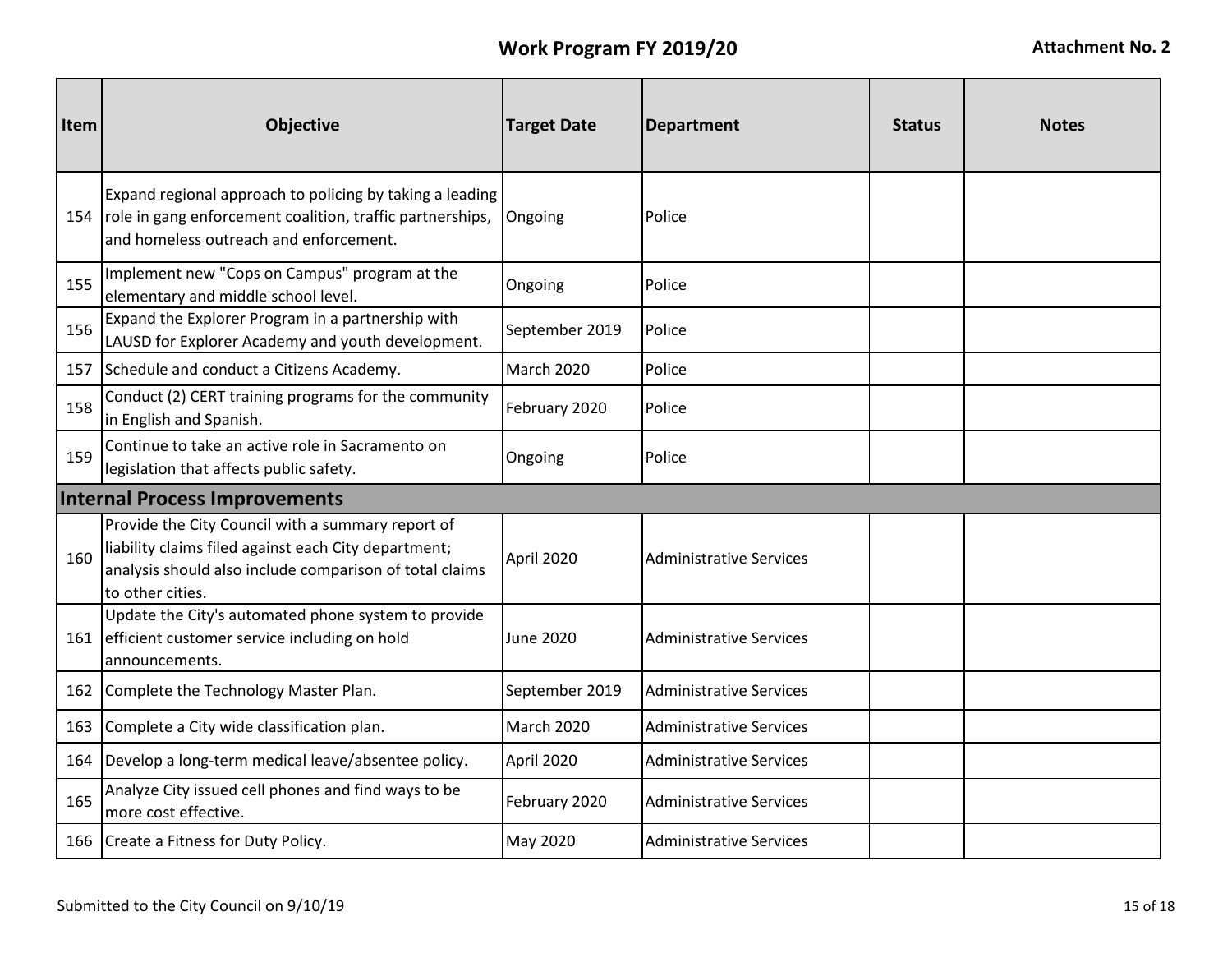| Item | <b>Objective</b>                                                                                                                                                                    | <b>Target Date</b> | <b>Department</b>                                | <b>Status</b> | <b>Notes</b> |
|------|-------------------------------------------------------------------------------------------------------------------------------------------------------------------------------------|--------------------|--------------------------------------------------|---------------|--------------|
| 167  | Conduct an external cyber security assessment.                                                                                                                                      | March 2020         | <b>Administrative Services</b>                   |               |              |
| 168  | Update the City's Travel Policy.                                                                                                                                                    | April 2020         | <b>Administrative Services</b>                   |               |              |
| 169  | Improve city contract tracking system and develop<br>master contract list.                                                                                                          | June 2020          | <b>Administrative Services</b>                   |               |              |
| 170  | Update the City's Purchasing Policies and Procedures.                                                                                                                               | March 2020         | Administrative Services                          |               |              |
|      | 171 Conduct a TOT Audit.                                                                                                                                                            | January 2020       | Administrative Services                          |               |              |
| 172  | Update the City's Rules and Regulations for the<br>Administration of Civil Service Procedures.                                                                                      | May 2020           | <b>Administrative Services</b>                   |               |              |
|      | Review of current nonprofit partners Park usage<br>173 agreements, concession agreements and financial<br>reporting.                                                                | December 2020      | <b>Administrative Services</b>                   |               |              |
|      | 174 Prepare new consolidated MOUs for all bargaining units.                                                                                                                         | <b>June 2020</b>   | <b>Administrative Services</b>                   |               |              |
|      | 175 Update the City's Injury and Illness Prevention Program.                                                                                                                        | March 2020         | <b>Administrative Services</b>                   |               |              |
|      | Develop a "Code of Conduct and Ethics" Policy for<br>176 elected officials and staff, and host training for elected<br>officials and executive staff.                               | May 2020           | <b>Administrative Services</b>                   |               |              |
| 177  | Present a report to the City Council on various new<br>revenue sources that may be available to the City.                                                                           | October 2019       | <b>Administrative Services</b>                   |               |              |
| 178  | Discuss with Budget Subcommittee options to<br>implement health savings accounts for employees to set<br>aside funds to pay for the monthly insurance premiums<br>once they retire. | November 2019      | <b>Administrative Services</b>                   |               |              |
| 179  | Explore a Water Billing payment plan/extension<br>program.                                                                                                                          | February 2020      | <b>Administrative Services</b>                   |               |              |
| 180  | Institute practices and procedures for social media.                                                                                                                                | May 2020           | Administrative Services and<br><b>City Clerk</b> |               |              |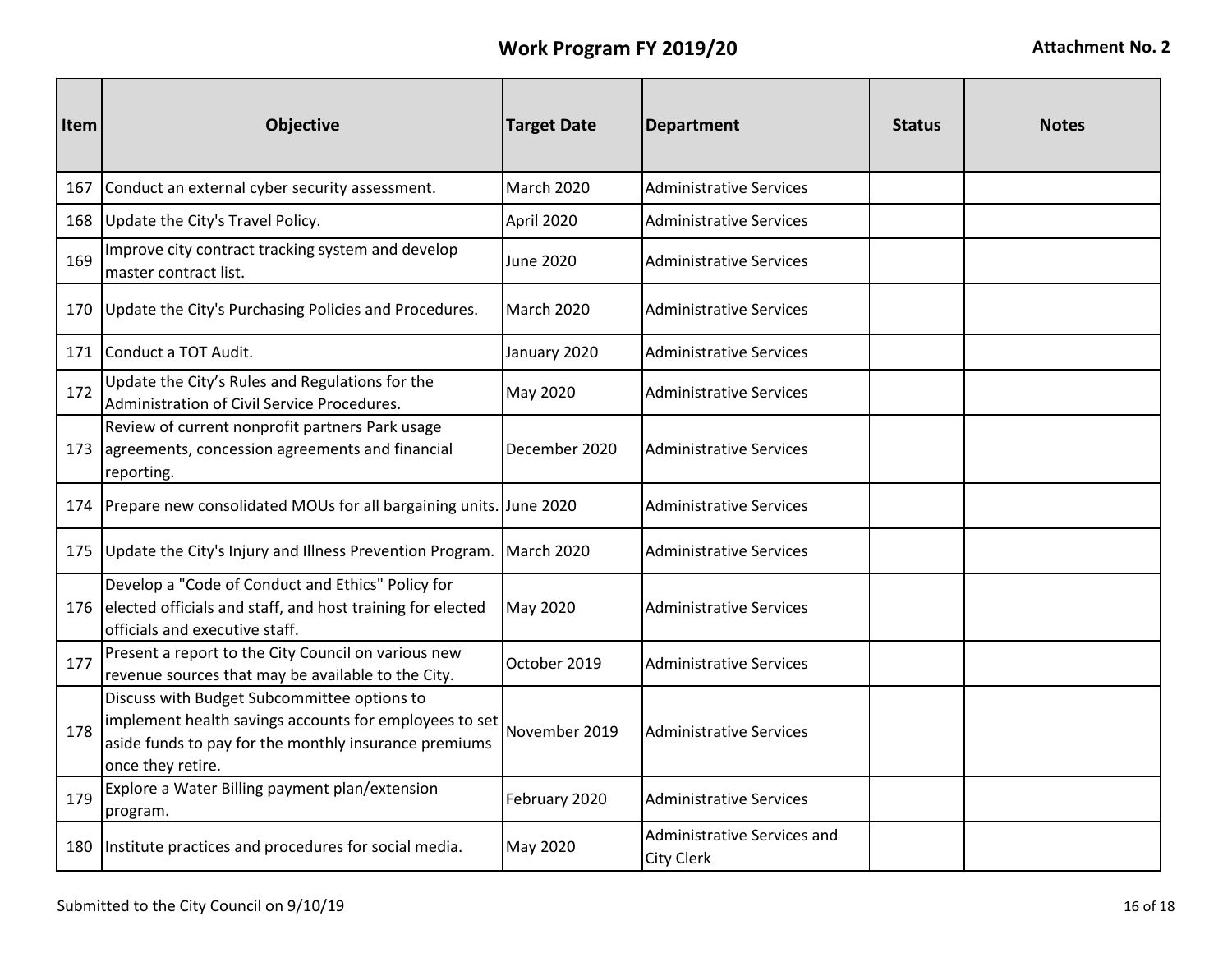| Item | <b>Objective</b>                                                                                                                   | <b>Target Date</b> | <b>Department</b>                                           | <b>Status</b> | <b>Notes</b> |
|------|------------------------------------------------------------------------------------------------------------------------------------|--------------------|-------------------------------------------------------------|---------------|--------------|
|      | Explore options for increasing cost recovery related to<br>181   low tax land uses such as trucking, warehouse, & fuel<br>storage. | April 2020         | Administrative Services and<br><b>Community Development</b> |               |              |
| 182  | Integrate Telestaf scheduling with Finance Division to<br>create a paperless payroll system.                                       | May 2020           | Administrative Services and<br>Police                       |               |              |
|      | Schedule the City Council to discuss if any changes<br>183 should be made to the \$30,000 campaign contribution<br>limit.          | March 2020         | City Clerk's Office                                         |               |              |
| 184  | Implement appropriate portions of the University of<br>Southern California Stratetic Plan.                                         | May 2020           | <b>City Manager's Office</b>                                |               |              |
|      | 185 Update the City Council on Succession Plans.                                                                                   | January 2020       | <b>City Manager's Office</b>                                |               |              |
| 186  | Present to the City Council a Federal Lobbyist Program<br>Contract for approval.                                                   | September 2019     | <b>City Manager's Office</b>                                |               |              |
| 187  | Complete a citywide customer service enhacement<br>study.                                                                          | February 2020      | City Manager's Office and all<br>Departments                |               |              |
| 188  | Explore Code Enforcement metrics, setting targets and<br>analyzing results to determine success of the program.                    | <b>March 2020</b>  | <b>Community Development</b>                                |               |              |
| 189  | Present options on improving builders and other<br>development fees.                                                               | May 2020           | <b>Community Development</b>                                |               |              |
| 190  | Develop a CUP administrative review policy when a<br>certain number of citations have been reported at a<br>specific business.     | <b>June 2020</b>   | Community Development and<br>Police                         |               |              |
| 191  | Implement a Customer Queuing System for City Hall<br>visitors.                                                                     | February 2020      | Community Development and<br><b>Administrative Services</b> |               |              |
| 192  | Complete document imaging/scanning process for<br>archived reports.                                                                | May 2020           | Police                                                      |               |              |